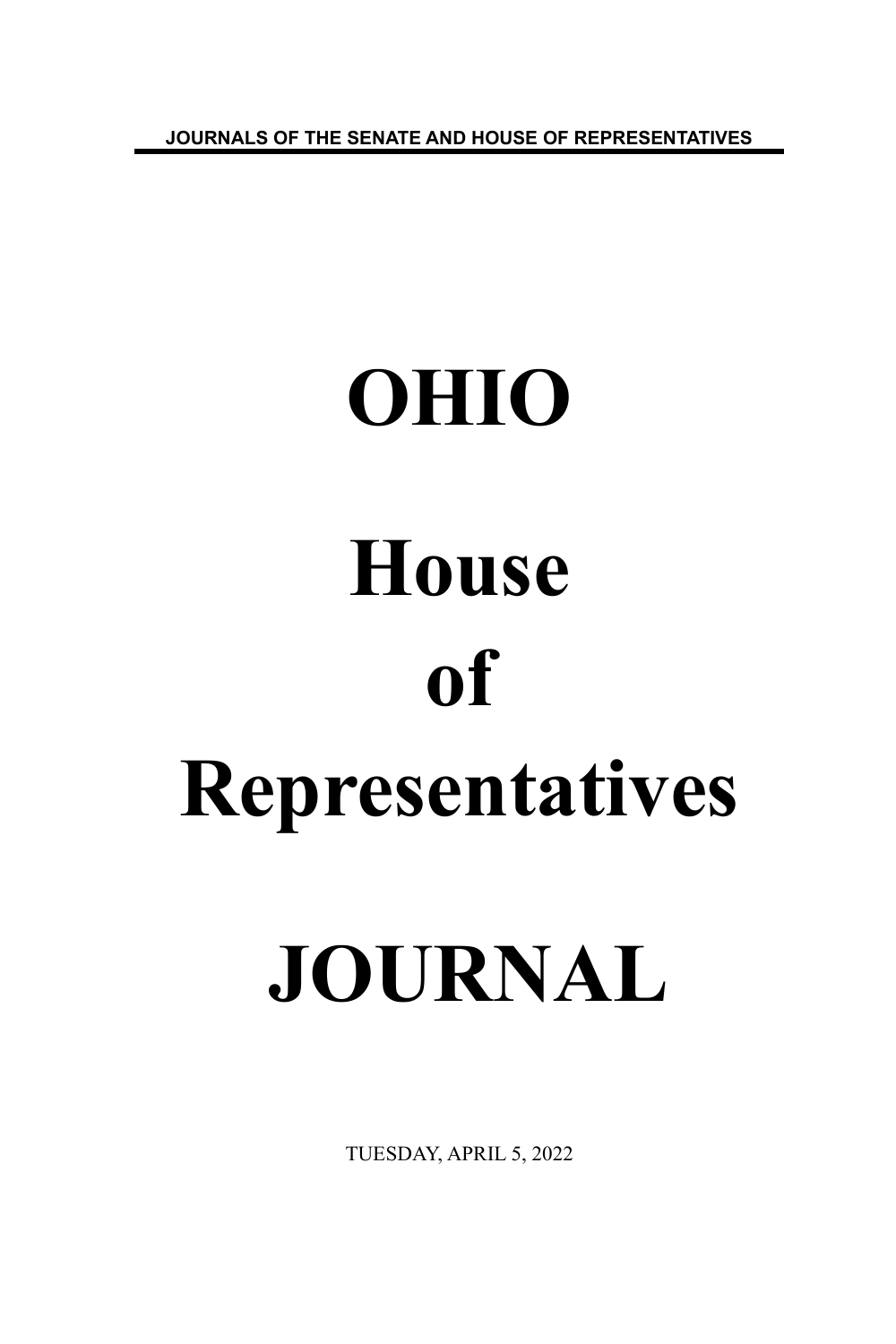# ONE HUNDRED FORTY-FIFTH DAY Hall of the House of Representatives, Columbus, Ohio **Tuesday, April 5, 2022, 9:00 o'clock a.m.**

The House met pursuant to adjournment.

Pursuant to House Rule No. 23, the Clerk called the House to order.

Representative Abrams was selected to preside under the Rule.

The journal of yesterday was read and approved.

#### **INTRODUCTION OF BILLS**

The following bills were introduced:

**H. B. No. 617 -** Representative Koehler.

Cosponsors: Representatives Holmes, Kelly, Manning, Miller, A., Miller, K., Sweeney, White.

To amend sections 109.731 and 2923.25 of the Revised Code to require federally licensed firearms dealers to give each firearm purchaser a specified brochure that provides information on using deadly force and outlines the laws about dispute resolution.

#### **H. B. No. 618 -** Representative Sweeney.

To enact section 124.041 of the Revised Code to require the distribution of information regarding the U.S. Public Service Loan Forgiveness Program to public servants, to establish the Navigator Pilot Program to assist public servants in navigating the U.S. Public Service Loan Forgiveness Program, and to make an appropriation.

Said bills were considered the first time.

#### **REPORTS OF STANDING AND SELECT COMMITTEES AND BILLS FOR SECOND CONSIDERATION**

Representative Russo reported for the Rules and Reference committee recommending that the following House Bills and Senate Bills be considered for the second time and referred to the following committees for consideration:

**H. B. No. 608** - Representatives White and West TO REQUIRE HEALTH BENEFIT PLAN AND MEDICAID PROGRAM COVERAGE OF BIOMARKER TESTING. To the committee on Insurance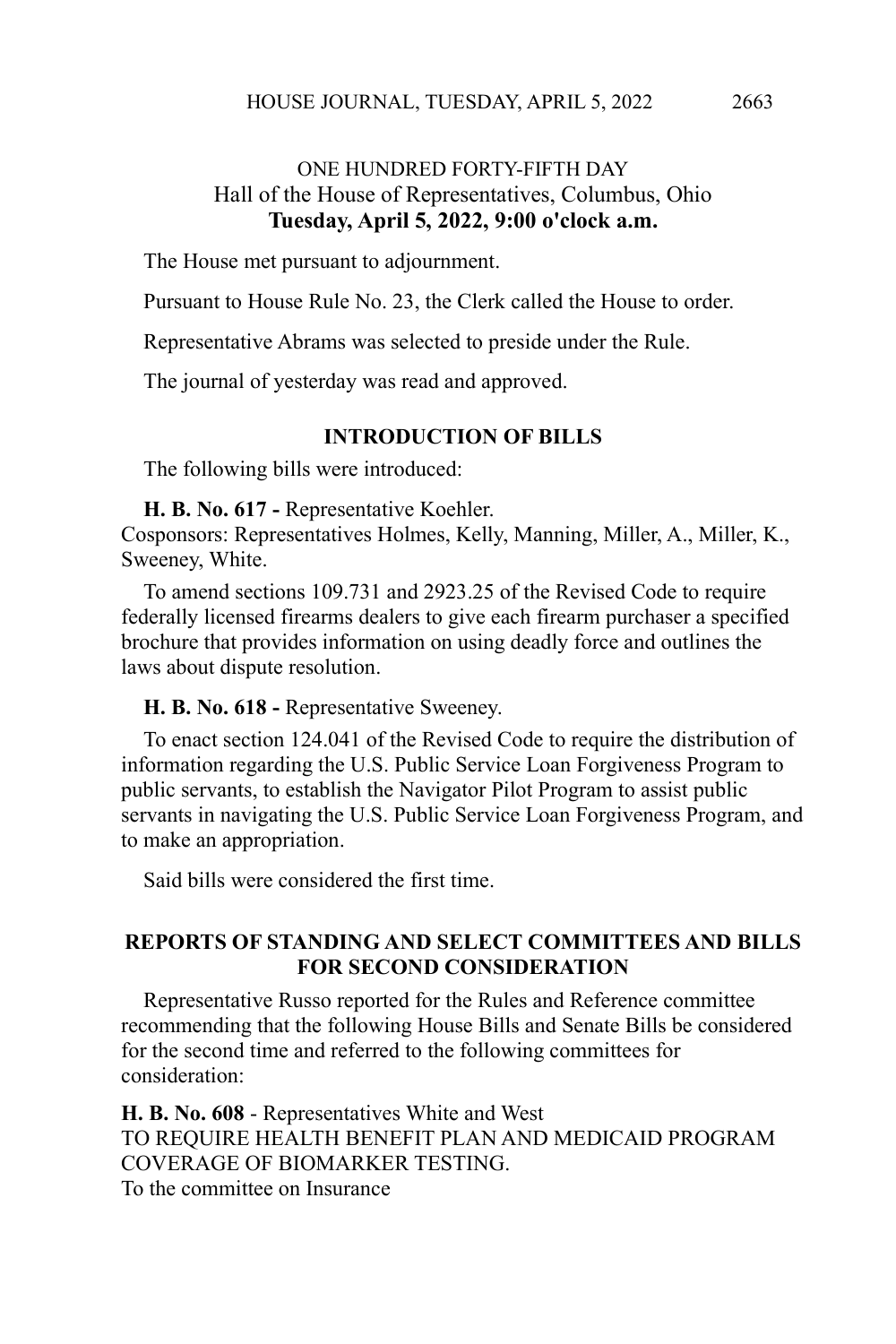**H. B. No. 609** - Representative Sykes

TO CREATE THE WOMEN'S POLICY AND RESEARCH COMMISSION AND THE WOMEN'S POLICY AND RESEARCH CENTER, TO SPECIFY THEIR POWERS AND DUTIES, AND TO MAKE AN APPROPRIATION. To the committee on Finance

**H. B. No. 610** - Representatives Loychik and Pavliga TO CREATE THE MAJOR AIR HUB COUNCIL, TO REQUIRE THE COUNCIL TO CONSTRUCT TWO COMMERCIAL SERVICE AIRPORTS, ONE IN FAYETTE COUNTY AND ONE IN PORTAGE COUNTY, AND TO CREATE THE SOUTHERN OHIO AIRPORT AUTHORITY AND THE NORTHERN OHIO AIRPORT AUTHORITY TO OPERATE THE AIRPORTS.

To the committee on Transportation and Public Safety

**H. B. No. 611** - Representatives Click and Ghanbari REGARDING TRANSFERS OR PURCHASES OF CERTAIN RETIREMENT SERVICE CREDIT. To the committee on Insurance

**H. B. No. 612** - Representatives Patton and Upchurch REGARDING COLLECTIVE BARGAINING BY JUVENILE COURT EMPLOYEES WHO DO NOT PERFORM A JUDICIAL FUNCTION. To the committee on Commerce and Labor

**H. B. No. 613** - Representative Ginter TO ABOLISH THE EAST LIVERPOOL MUNICIPAL COURT IN COLUMBIANA COUNTY. To the committee on Civil Justice

**H. B. No. 614** - Representative Fowler Arthur TO ALLOW PROPERTY USED FOR COMMERCIAL TIMBER PRODUCTION TO RECEIVE THE 10% NONBUSINESS PROPERTY TAX ROLLBACK. To the committee on Ways and Means

**Am. S. B. No. 264** - Senator Brenner

TO REGULATE REMOTE WORK BY MORTGAGE LOAN ORIGINATORS AND OTHER PERSONS WORKING FOR ENTITIES SUBJECT TO THE RESIDENTIAL MORTGAGE LENDING ACT. To the committee on Financial Institutions

**S. B. No. 289** - Senator Schaffer TO DESIGNATE THE PORTION OF I-70 IN FAIRFIELD COUNTY AS THE "CORPORAL DUSTIN A. DERGA MEMORIAL HIGHWAY." To the committee on Transportation and Public Safety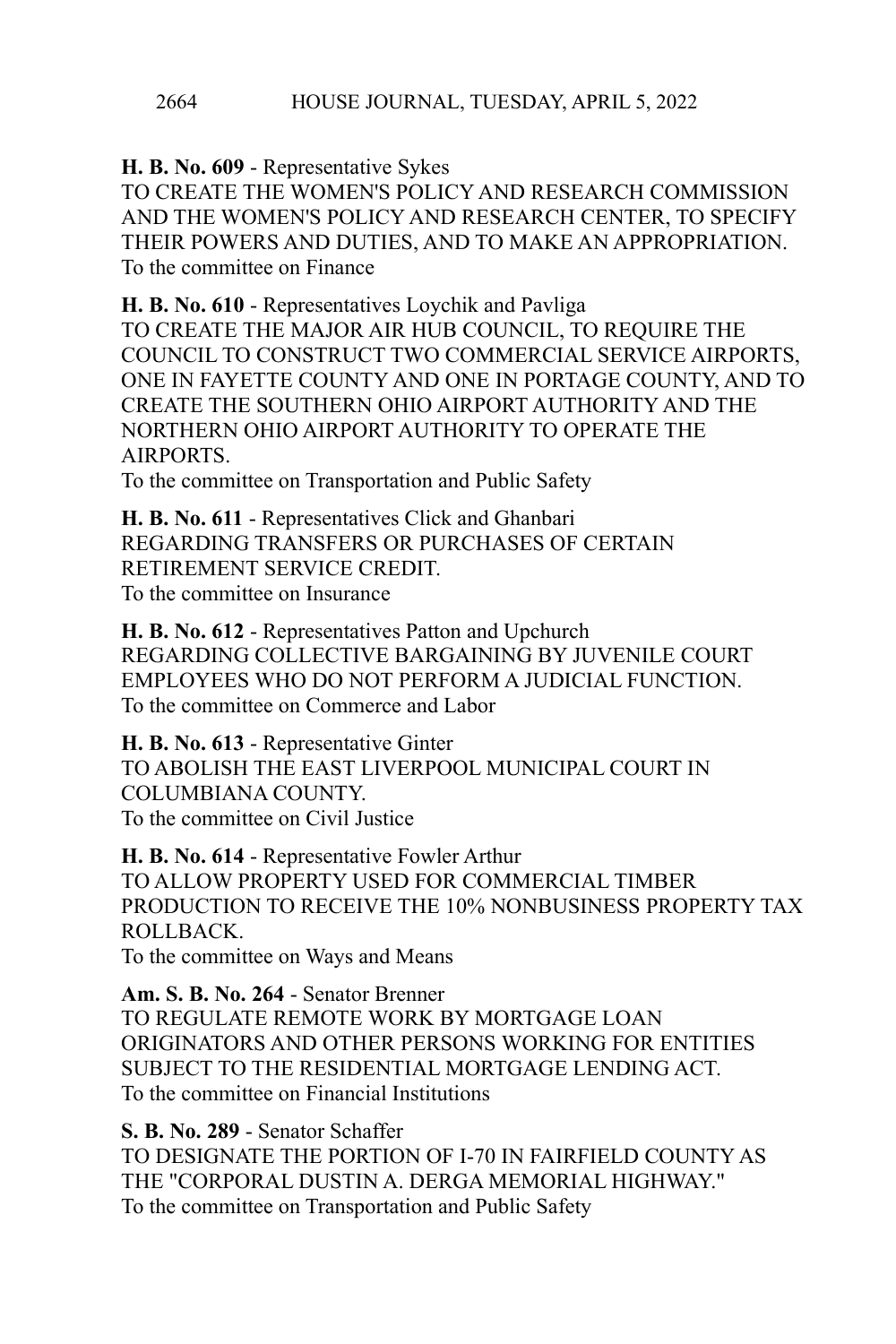C. ALLISON RUSSO CINDY ABRAMS RICHARD D. BROWN DON JONES JESSICA E. MIRANDA SCOTT OELSLAGER PHIL PLUMMER
BILL SEITZ THOMAS WEST

ROBERT R CUPP TIMOTHY E. GINTER

Representative Jones moved that the House and Constitutional Rules requiring bills to be considered by each house on three different days be suspended as to the second consideration of all House Bills and Senate Bills contained in the report of the committee on Rules and Reference.

The motion was agreed to without objection.

The report was agreed to.

Said House Bills and Senate Bills were considered the second time and referred as recommended.

#### **MOTIONS AND RESOLUTIONS**

 Representative Russo reported for the Rules and Reference committee recommending that the following House Resolution and Senate Concurrent Resolution be introduced and referred to the following committee for consideration:

**H. R. No. 241** - Representative Galonski TO CONDEMN THE POOR TREATMENT OF ELECTION WORKERS, INCLUDING ELECTION OFFICIALS, STAFF, WORKERS, AND VOLUNTEERS, AND TO AFFIRM THE IMPORTANCE OF PROTECTING THESE INDIVIDUALS THAT ALLOW US TO PARTICIPATE IN THE DEMOCRATIC PROCESS. To the committee on Government Oversight

**S. C. R. No. 11** - Senators Yuko, Dolan TO REQUEST AN ACT OF THE UNITED STATES CONGRESS TO DESIGNATE THE KOL ISRAEL FOUNDATION HOLOCAUST MEMORIAL, LOCATED IN ZION MEMORIAL PARK IN BEDFORD, OHIO, AS A NATIONAL MEMORIAL. To the committee on Government Oversight

> /s/ ROBERT R. CUPP Robert R. Cupp, Chair

Representative Jones moved that the Rules and Reference committee report on resolutions be agreed to and that the House Resolution and Senate

2665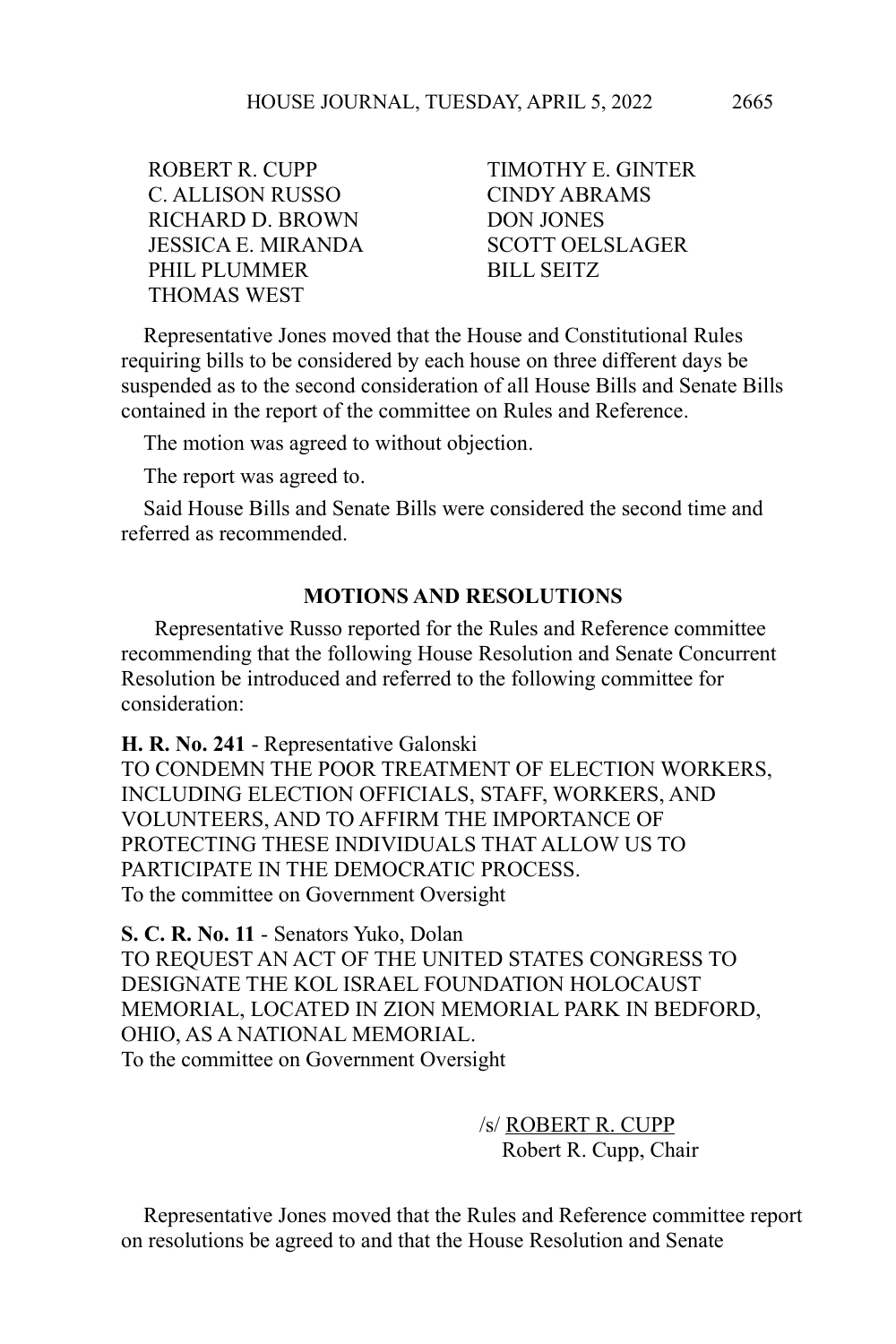Concurrent Resolution contained therein be introduced and referred as recommended.

The motion was agreed to.

Said House Resolution and Senate Concurrent Resolution were introduced and referred as recommended.

Representative Russo reported for the Rules and Reference committee recommending that the following resolutions be read by title only and approved:

# **H. R. No. 233** - **Representative Kelly**

Honoring Erin Martin as a 2022 State Wrestling Champion.

# **H. R. No. 234** - **Representative Sykes**

Honoring the St. Vincent-St. Mary High School boys basketball team as the 2022 Division II State Champion.

# **H. R. No. 235** - **Representatives Young, T. and White**

Honoring Carson Bruner as a 2022 Division I State Swimming Champion.

#### **H. R. No. 236** - **Representative Brown**

Honoring the Reynoldsburg High School girls basketball team on securing the 2022 Division I State Championship.

# **H. R. No. 237** - **Representatives Callender and Troy**

Honoring Brendan McCrone as a 2022 Division II State Wrestling Champion.

# **H. R. No. 238** - **Representative Ferguson**

Honoring the Steubenville High School cheer team as the 2022 Division 3 Non-Building B State Champion.

#### **H. R. No. 239** - **Representatives Ferguson and Jones**

Honoring the Union Local High School cheer team as the 2022 Division 4 Non-Building B State Champion.

# **H. R. No. 242** - **Representatives Ingram, Miranda, Denson, Kelly**

Honoring the Taft High School boys basketball team as the 2022 Division III State Champion.

> /s/ROBERT R. CUPP Robert R. Cupp, Chair

Representative Jones moved that the Rules and Reference committee report on resolutions be agreed to and that the resolutions contained therein be approved.

The motion was agreed to.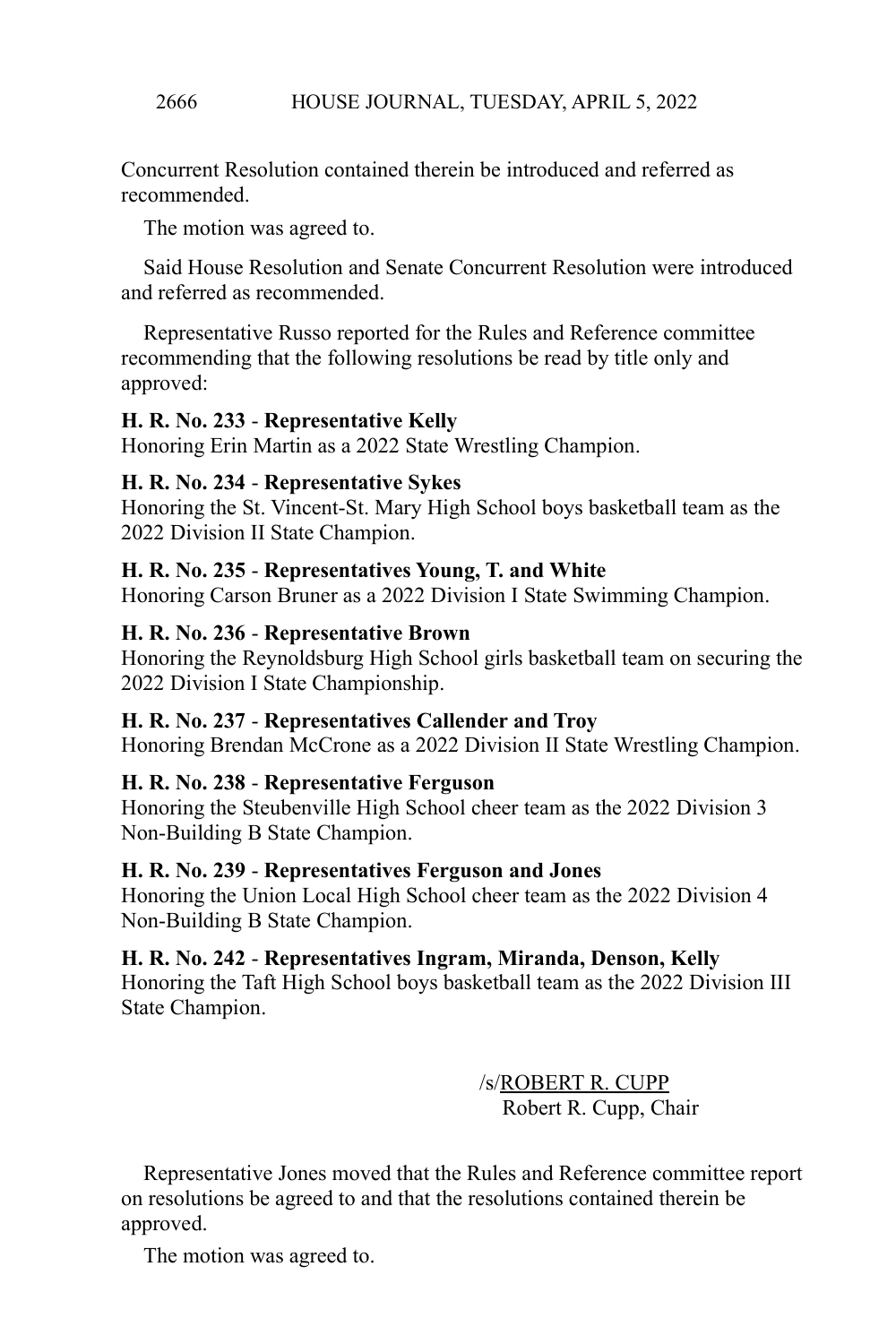Representative Russo reported for the Rules and Reference committee recommending that the following House Resolution be read and approved:

#### **H. R. No. 240** - **Representative Holmes**

In memory of Gunnery Sergeant James W. Speedy.

#### /s/ROBERT R. CUPP Robert R. Cupp, Chair

Representative Jones moved that the Rules and Reference committee report on resolutions be agreed to and that the resolution contained therein be approved.

The motion was agreed to.

Message from the Senate

Mr. Speaker:

I am directed to inform the House of Representatives that the Senate has concurred in the passage of the following bill:

**Sub. H. B. No. 175** - Representative Hillyer

Cosponsors: Representatives Seitz, Stoltzfus, Kick, Young, T., Creech, Fowler Arthur, Jones, Callender, Carruthers, Click, Cross, Cutrona, Edwards, Ginter, Hall, Jordan, Lampton, LaRe, Merrin, Riedel, Stephens, Wiggam Senators Schaffer, Brenner, Cirino, Hackett, Hoagland, Huffman, S., Johnson, Lang, McColley, Peterson, Reineke, Schuring

To amend sections 3745.114, 5709.09, 6111.01, and 6111.31 and to enact sections 1571.30, 6111.011, 6111.311, 6111.312, 6111.313, 6111.314, 6111.315, and 6111.316 of the Revised Code to deregulate certain ephemeral water features, make other changes to various water pollution control laws, to authorize a property tax exemption for certain private wetlands, and to make an appropriation.

As a substitute bill, in which the concurrence of the House is requested.

Attest: Vincent L. Keeran, Clerk.

The Senate amendments were laid over under the Rule.